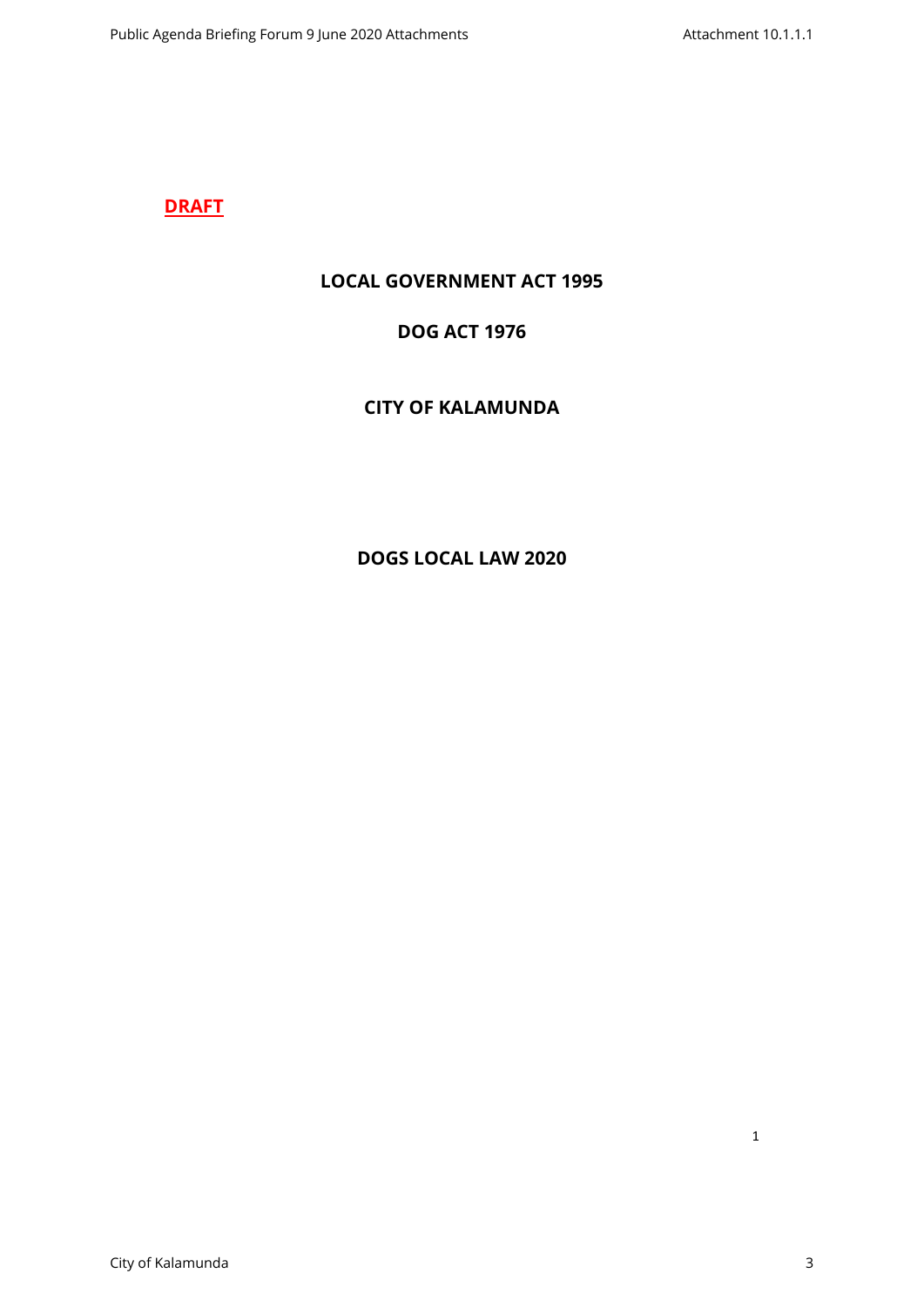## **TABLE OF CONTENT**

|  | <b>PART 1-PRELIMINARY</b> |
|--|---------------------------|
|  |                           |

- **[1.1 Citation](#page-3-1)**
- **[1.2 Commencement](#page-3-2)**
- **[1.3 Application](#page-3-3)**
- **[1.4 Repeal](#page-3-4)**
- **[1.5 Definitions](#page-3-5)**
- **[PART 2—IMPOUNDING OF DOGS](#page-5-0)**
- **[2.1 Fees and charges](#page-5-1)**
- **[2.2 Attendance of authorised person at dog management facility](#page-5-2)**
- **[2.3 Release of impounded dog](#page-5-3)**
- **[2.4 Unauthorised release](#page-5-4)**
- **[PART 3—KEEPING OF DOGS](#page-6-0)**
- **[3.1 Dogs to be confined](#page-6-1)**
- **[3.2 Limitation on the number of dogs](#page-6-2)**
- **[3.3 Application to keep additional dog or dogs](#page-7-0)**
- **[3.4 Determination of application](#page-8-0)**
- **[3.5 Where application cannot be approved](#page-8-1)**
- **[3.6 Conditions of approval](#page-8-2)**
- **[3.7 Revocation of licence to keep additional dogs](#page-8-3)**
- **[PART 4—APPROVED KENNEL ESTABLISHMENTS](#page-9-0)**
- **[4.1 Application for licence for approved kennel establishment](#page-9-1)**
- **[4.2 Notice of proposed use](#page-9-2)**
- **[4.3 Exemption from notice requirements](#page-9-3)**
- **[4.4 When application can be determined](#page-10-0)**
- **[4.5 Determination of application](#page-10-1)**
- **[4.6 Where application cannot be approved](#page-10-2)**
- **[4.7 Conditions of approval](#page-11-0)**
- **[4.8 Fees](#page-11-1)**
- **[4.9 Form of licence](#page-11-2)**
- **[4.10 Period of licence](#page-11-3)**
- **[4.11 Variation or cancellation of licence](#page-12-0)**
- **[4.12 Transfer](#page-12-1)**
- **[4.13 Notification](#page-13-0)**
- **[4.14 Objections and appeals](#page-13-1)**
- **[4.15 Inspection of kennel](#page-13-2)**
- **[PART 5—DOGS IN PUBLIC PLACES](#page-13-3)**
- **[5.1 Places where dogs are prohibited absolutely](#page-13-4)**
- **[5.2 Places which are dog exercise areas](#page-14-0)**
- **[PART 6— MISCELLANEOUS](#page-14-1)**
- **[6.1 Fees and charges](#page-14-2)**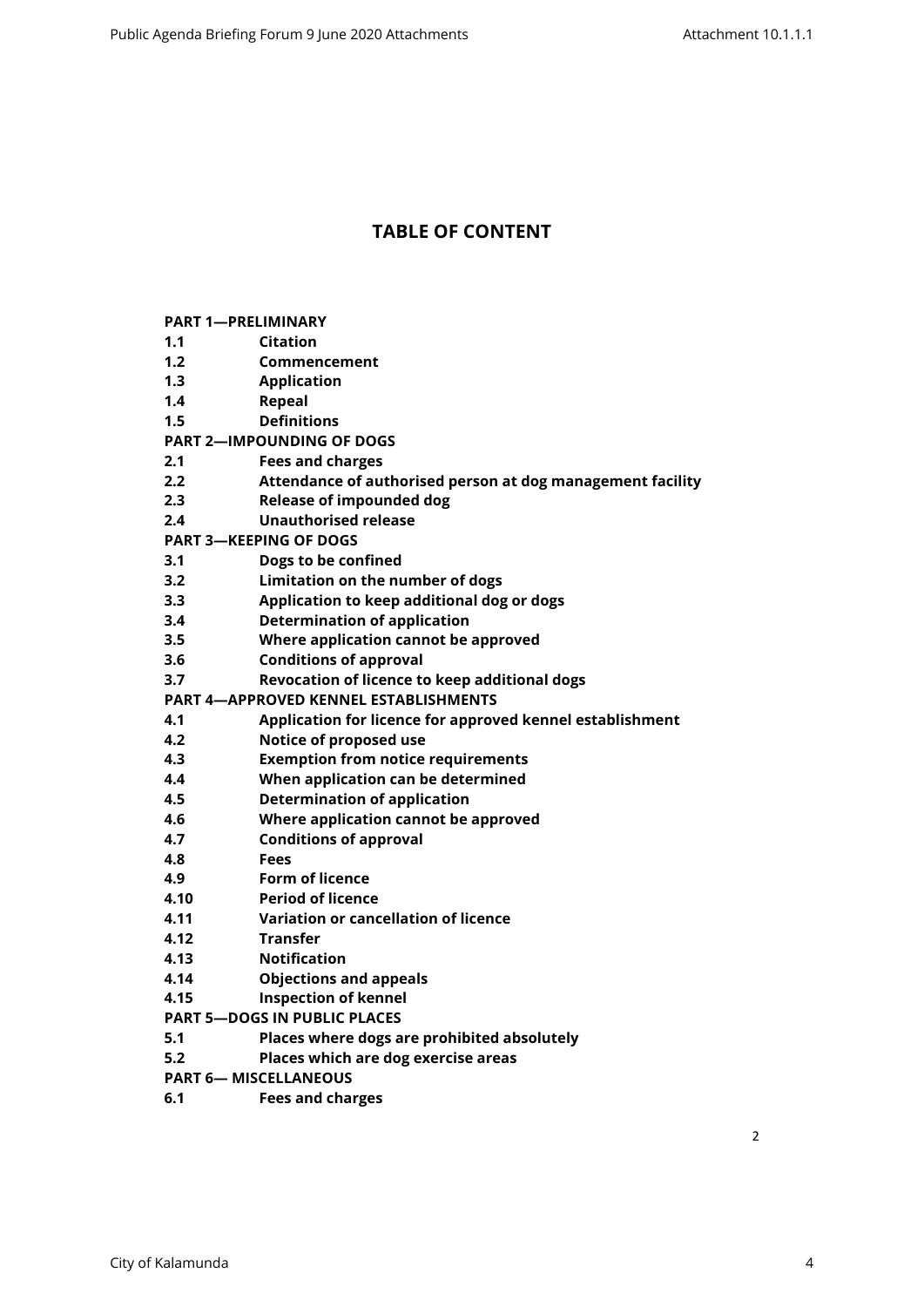- **[6.2 Offence to excrete](#page-14-3)**
- **[PART 7— ENFORCEMENT](#page-14-4)**
- **[7.1 Offences](#page-14-5)**
- **[7.2 General penalty](#page-14-6)**
- **[7.3 Modified penalties](#page-15-0)**
- **[7.4 Issue of infringement notice](#page-15-1)**
- **[7.5 Failure to pay modified penalty](#page-15-2)**
- **[7.6 Payment of modified penalty](#page-15-3)**
- **[7.7 Withdrawal of infringement notice](#page-15-4)**
- **[7.8 Service of notices](#page-16-0)**
- **SCHEDULE 1 [INFORMATION REQUIRED FOR APPLICATION FOR A LICENCE](#page-17-0)  [FOR AN APPROVED KENNEL ESTABLISHMENT](#page-17-0)**
- **SCHEDULE 2 [CONDITIONS OF A LICENCE FOR AN APPROVED KENNEL](#page-19-0)  [ESTABLISHMENT](#page-19-0)**
- **SCHEDULE 3 [PRESCRIBED OFFENCES](#page-22-0)**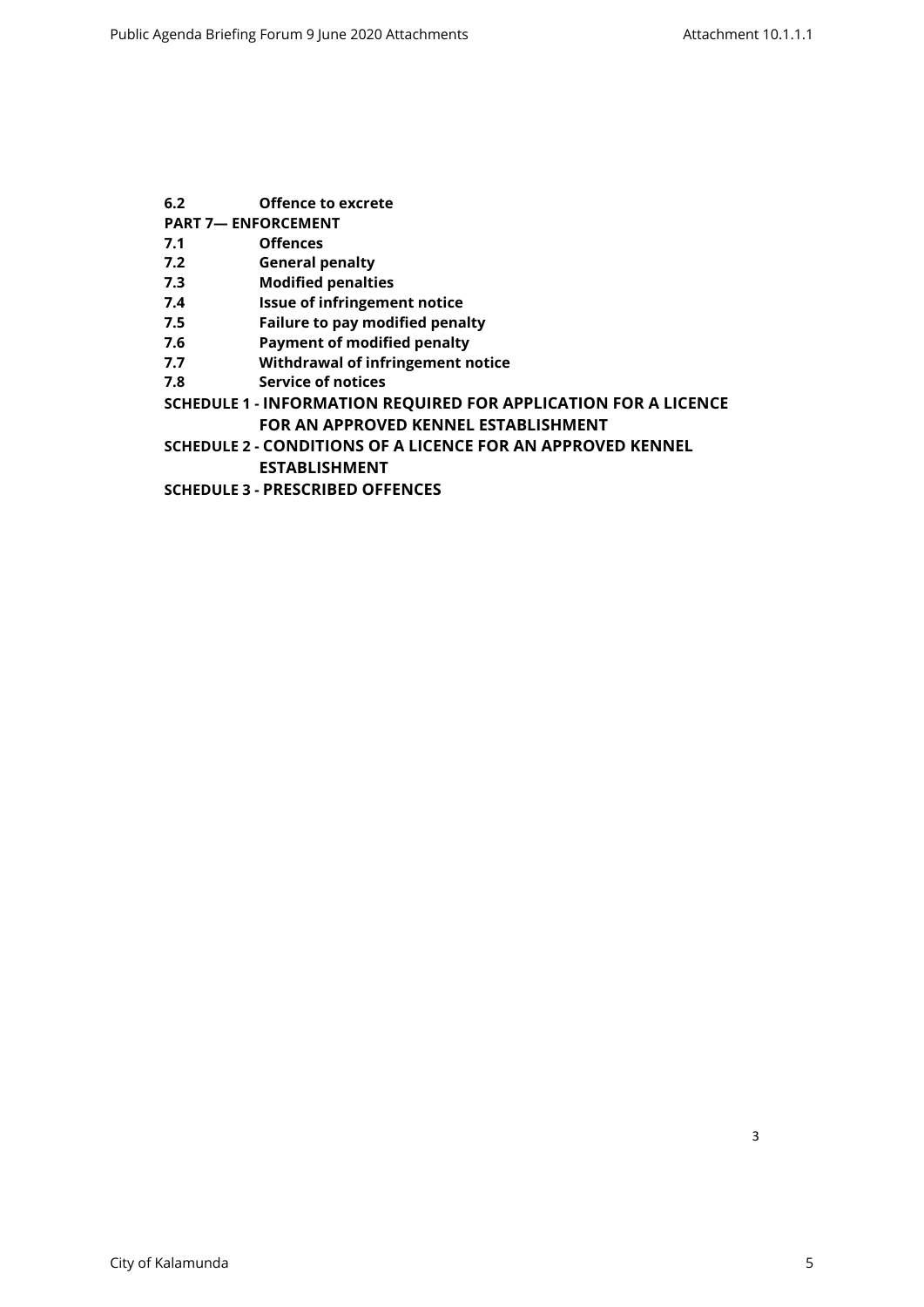## **LOCAL GOVERNMENT ACT 1995**

## **DOG ACT 1976**

## **CITY OF KALAMUNDA**

## **DOGS LOCAL LAW 2020**

Under the powers conferred by the *Dog Act 1976,* the *Local Government Act 1995*  and under all other powers enabling it, the Council of the City of Kalamunda resolved on **????** to make the following local law.

### <span id="page-3-0"></span>**PART 1—PRELIMINARY**

#### <span id="page-3-1"></span>**1.1Citation**

This local law may be cited as the *City of Kalamunda Dogs Local Law 2020*

#### <span id="page-3-2"></span>**1.2Commencement**

This local law comes into operation 14 days after the date of its publication in the *Government Gazette.*

#### <span id="page-3-3"></span>**1.3Application**

This local law applies throughout the district

### <span id="page-3-4"></span>**1.4Repeal**

This local law repeals the *Shire of Kalamunda Dogs Local Law 2010* published in the *Government Gazette* on 19 April 2010

#### **1.5Definitions**

<span id="page-3-5"></span>In this local law unless the context otherwise requires—

*Act* means the *Dog Act 1976*; *adjoining* includes land or premises which have a portion of a common boundary with a lot or is separated from that lot by a public reserve, road, right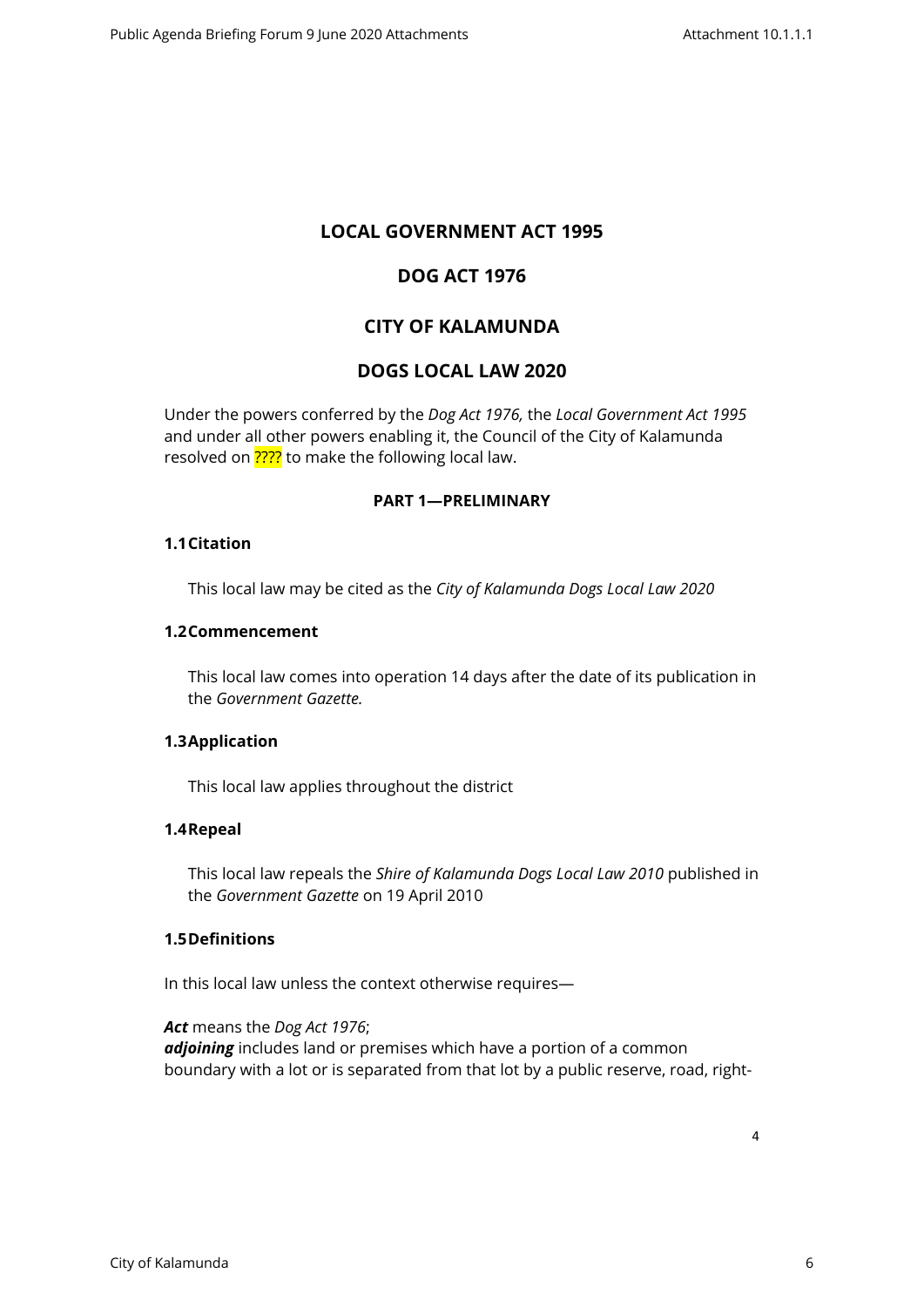of-way, pedestrian access way, access leg of a battle-axe lot or the equivalent not more than 6 metres in width;

*authorised person* means a person appointed by the local government to perform all or any of the functions conferred on an authorised person under this local law;

*CEO* means the chief executive officer of the local government;

*dangerous dog* has the meaning given to it by section 3(1) of the Act; *district* means the district of the City of Kalamunda;

*dog management facility* has the meaning given to it in section 3(1) of the Act; *infringement notice* means the notice referred to in clause 7.4;

*kennel establishment* means any premises where more than the number of dogs under clause 3.2(2) over the age of three months are kept, boarded, trained or bred temporarily, usually for profit and where the occupier of the

premises is not the ordinary keeper of the dogs;

*licence* means a licence to keep an approved kennel establishment on premises granted under clause 4.7;

*licensee* means the holder of a licence granted under clause 4.7;

*local government* means the City of Kalamunda;

*local planning scheme* means a planning scheme of the local government made under the *Planning and Development Act 2005;*

*notice of withdrawal* means the notice referred to in clause 7.7(1); *owner*, in relation to a dog, has the same meaning as in section 3(1) and (2) of the Act;

*person liable for the control of the dog* has the same meaning as in section 3(1) of the Act;

*premises* in addition to the meaning given to it in section 3 of the Act, means the premises described in the application for a licence made under clause 4.1;

**public place** has the meaning given to it by section 3(1) of the Act;

*Regulations* means the *Dog Regulations 2013*;

*Schedule* means a schedule to this local law;

**set fee** means a fee or charge made by the local government in accordance with clause 2.1 or clause 4.8;

*thoroughfare* has the meaning given to it in section 1.4 of the *Local Government Act 1995*; and

*transferee* means a person who applies for the transfer of a licence to her or him under clause 4.12.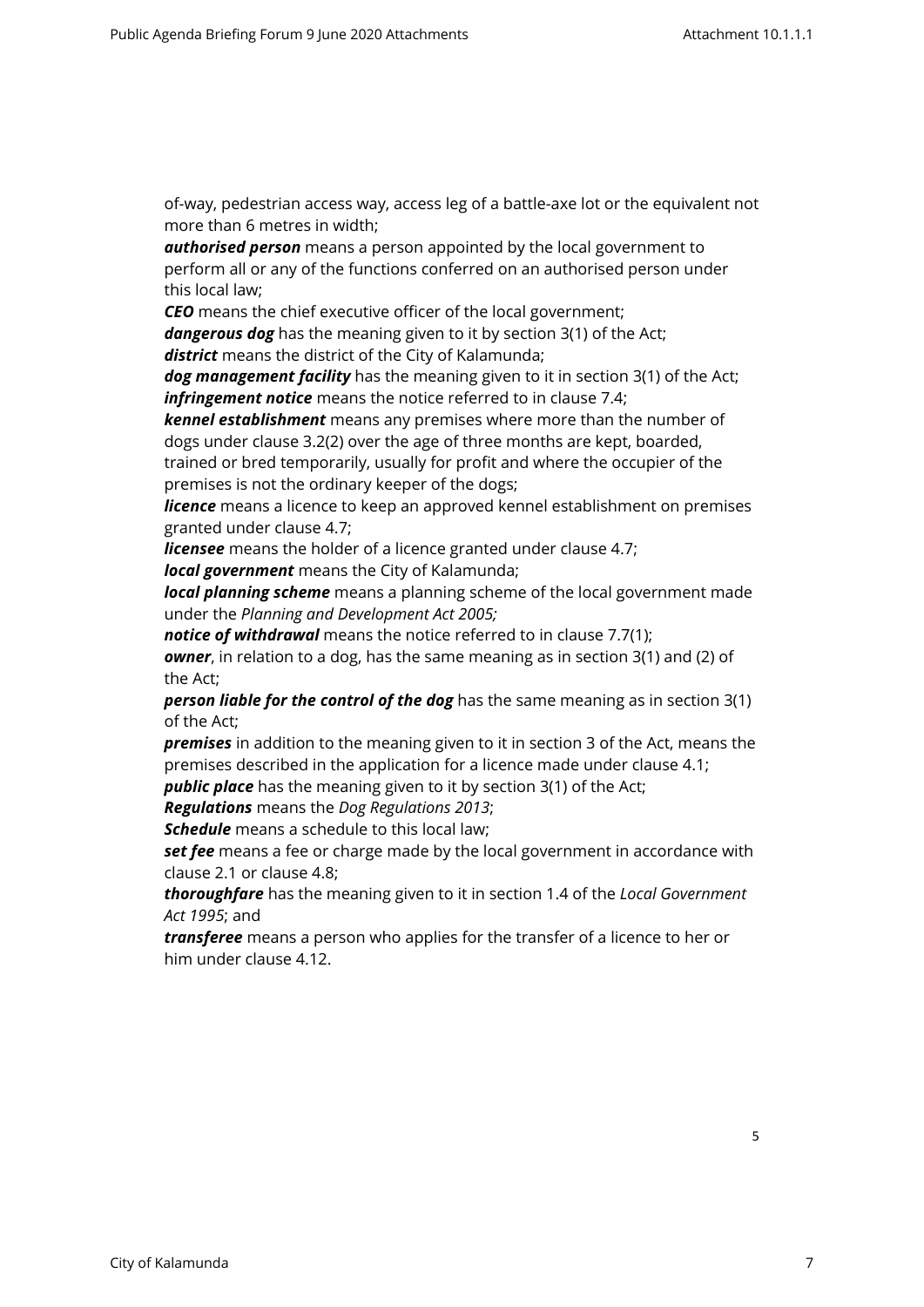### <span id="page-5-0"></span>**PART 2—IMPOUNDING OF DOGS**

#### <span id="page-5-1"></span>**2.1Fees and charges**

The following are to be imposed and determined by the local government under sections 6.16 to 6.19 of the *Local Government Act 1995*—

- (a) the charges to be levied under section 29(4) of the Act relating to the seizure and impounding of a dog;
- (b) the additional set fee payable under section 29(4) of the Act where a dog is released at a time or on a day other than those determined under clause 2.2; and
- (c) application for additional costs of the destruction and the disposal of a dog referred to in section 29(15) of the Act.

### <span id="page-5-2"></span>**2.2Attendance of authorised person at dog management facility**

An authorised person is to be in attendance at the dog management facility for the release of dogs at the times and on the days of the week as determined by the CEO.

### <span id="page-5-3"></span>**2.3Release of impounded dog**

- (1) A claim for the release of a dog seized and impounded is to be made to an authorised person.
- (2) An authorised person is not to release a dog seized and impounded to any person unless that person has produced, to the satisfaction of an authorised person, evidence—
	- (a) of her or his ownership of the dog or of her or his authority to take delivery of it; or
	- (b) that he or she is the person identified as the owner on a microchip implanted in the dog.

#### <span id="page-5-4"></span>**2.4Unauthorised release**

Unauthorised release of dogs is dealt with by section 43 of the Act.

6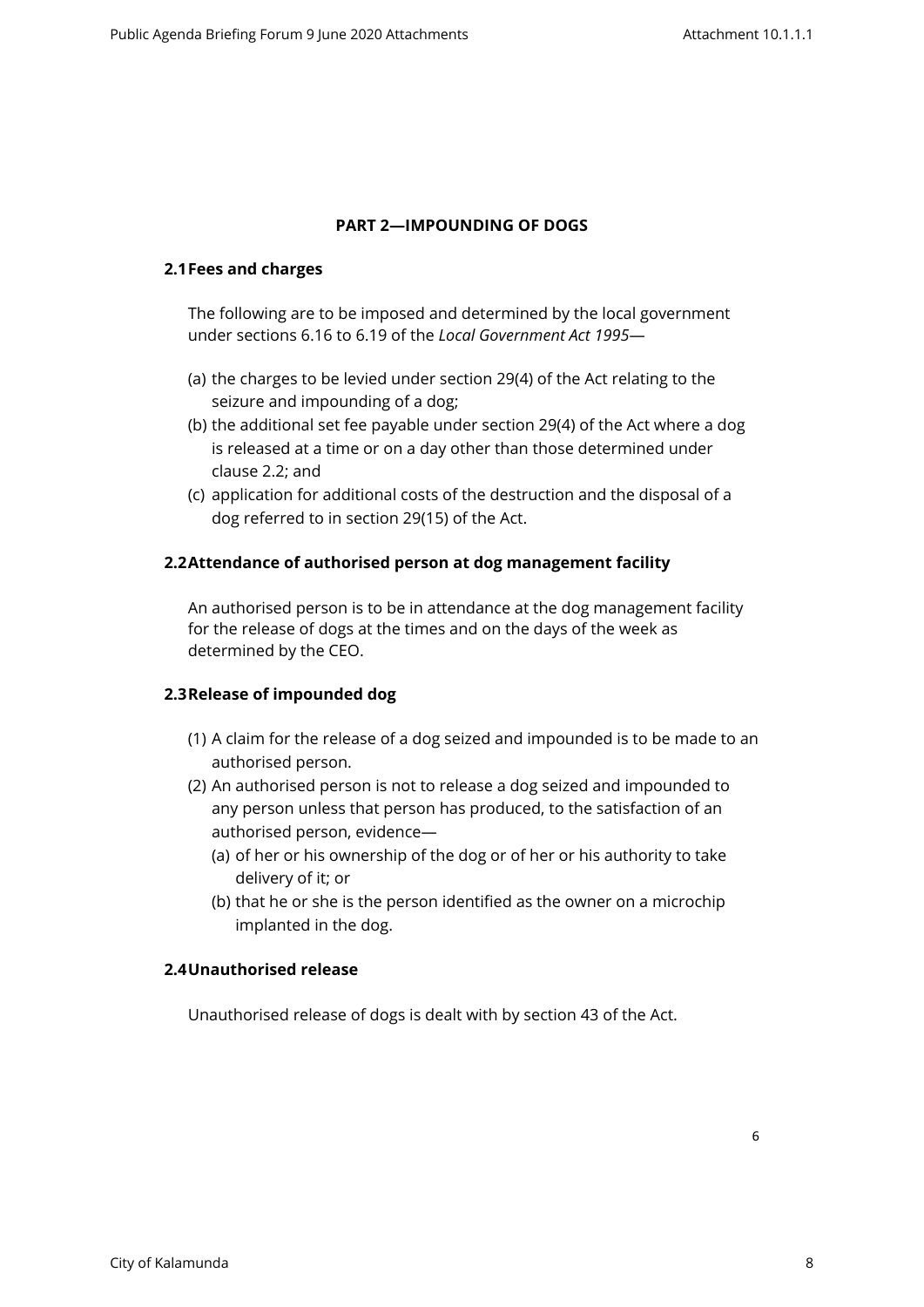### <span id="page-6-0"></span>**PART 3—KEEPING OF DOGS**

### <span id="page-6-1"></span>**3.1Dogs to be confined**

- (1) An occupier of premises on which a dog is kept must—
	- (a) cause a portion of the premises on which the dog is kept to be fenced in a manner capable of confining the dog;
	- (b) ensure the fence used to confine the dog and every gate or door in the fence is of a type, height and construction which having regard to the breed, age, size and physical condition of the dog is capable of preventing the dog at all times from passing over, under or through it;
	- (c) ensure that every gate or door in the fence is kept closed at all times when the dog is on the premises (unless the gate is temporarily opened in a manner that ensures that the dog remains confined) and is fitted with a proper latch or other means of fastening it;
	- (d) maintain the fence and all gates and doors in the fence in good order and condition; and
	- (e) where no part of the premises consists of open space, yard or garden or there is no open space or garden or yard of which the occupier has exclusive use or occupation, ensure that other means exist on the premises (other than the tethering of the dog) for effectively confining the dog within the premises.
- (2) Where an occupier fails to comply with subclause (1), he or she commits an offence.
- (3) Notwithstanding subclause (1) and (2), the confinement of dangerous dogs is dealt with in the Act and the Regulations.

## <span id="page-6-2"></span>**3.2Limitation on the number of dogs**

- (1) This clause does not apply to premises which have been—
	- (a) licensed under Part 4 of this local law as an approved kennel establishment; or
	- (b) granted an exemption under section 26(3) of the Act.
- (2) The limit on the number of dogs which may be kept on any premises is, for the purpose of section 26(4) of the Act—
	- (a) two dogs over the age of three months and the young of those dogs under that age if the premises are zoned other than as rural, rural residential or urban under a local planning scheme; or

7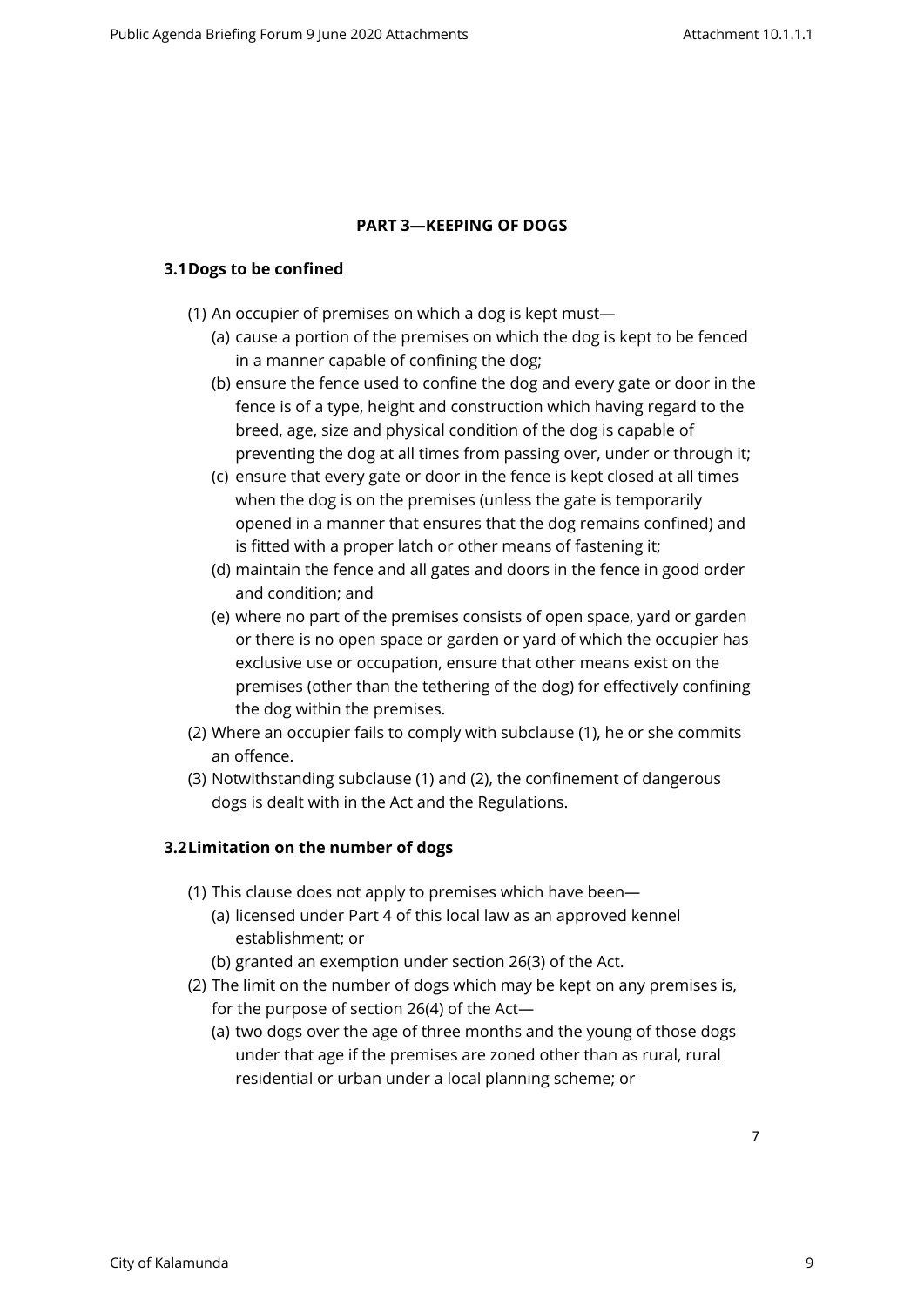(b) four dogs over the age of three months and the young of those dogs under that age if the premises are zoned as rural, rural residential or urban under a local planning scheme.

## <span id="page-7-0"></span>**3.3Application to keep additional dog or dogs**

- (1) Subject to clause 3.5, the local government may consider an application to keep an additional dog or dogs where—
	- (a) the property is deemed suitable by an authorised person—
		- (i) having sufficient space capable of confining all dogs;
		- (ii) noise, odours, fleas, flies and other vectors of disease will be effectively controlled; and
		- (iii) the care and welfare of the dogs is considered adequate.
	- (b) the details of every dog proposed to be kept on the premises are provided including name, age, colour/description, breed, registration number and microchip details; and
	- (c) sufficient reason has been provided, including—
		- (i) to replace an elderly or sick dog not expected to live;
		- (ii) a family emergency resulting in the dog being inherited;
		- (iii) merging of two households;
		- (iv) where the applicants have had approval to keep an additional dog or dogs in another local authority; or
		- (v) on premises zoned as rural or rural residential under a local planning scheme, the dog or dogs are required for stock management or to be on the premises temporarily for the purposes of training for stock management.
- (2) An application to keep two additional dogs on premises that are zoned other than as rural or rural residential under a local planning scheme shall—
	- (a) provide sufficient detail regarding the reason for keeping more than two dogs;
	- (b) provide written consent from owners and occupiers of any premises adjoining the premises; and
	- (c) in the case of a tenanted property, provide written consent from either the landowner or their appointed property manager.
- (3) An application to keep more than four dogs on premises zoned as rural or rural residential under a local planning scheme shall—
	- (a) provide sufficient detail regarding the reason for keeping more than four dogs; and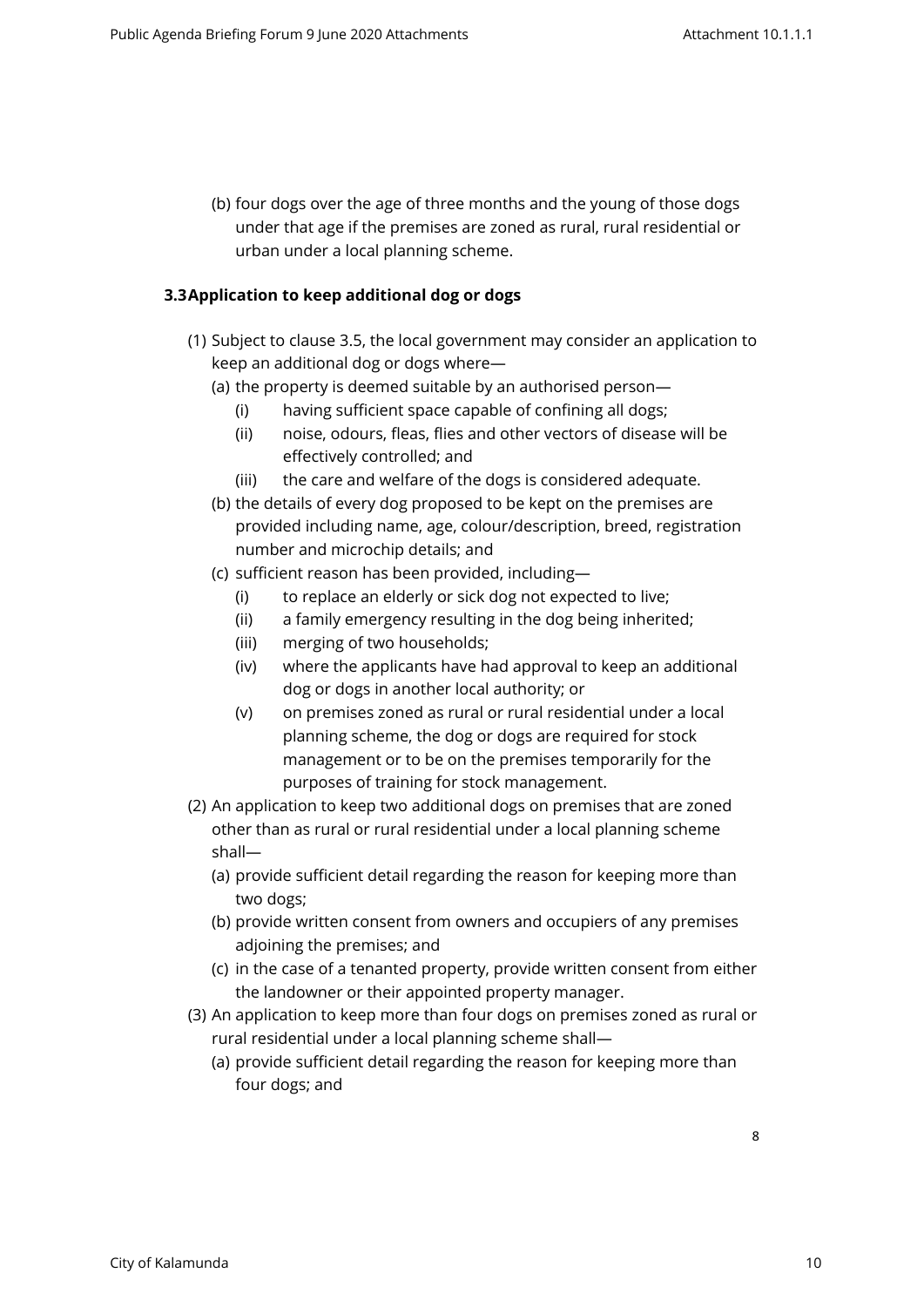(b) in the case of a tenanted property, provide written consent from either the landowner or their appointed property manager.

#### <span id="page-8-0"></span>**3.4Determination of application**

In determining an application for a licence, the local government is to have regard to—

- (a) the matters referred to in clause 3.5;
- (b) the effect which approval of the proposed may have on the environment or amenity of the neighbourhood; and
- (c) whether approval of the application will create a nuisance for the owners and occupiers of adjoining premises.

#### <span id="page-8-1"></span>**3.5Where application cannot be approved**

The local government will not approve an application to keep an additional dog or dogs where—

- (a) more than four dogs are proposed to be kept on premises zoned other than as rural or rural residential under a local planning scheme;
- (b) more than six dogs are proposed to be kept on premises zoned as rural or rural residential under a local planning scheme; or
- (c) where any dog already kept on the premises is a dangerous dog.

#### <span id="page-8-2"></span>**3.6Conditions of approval**

- (1) The local government may approve an application to keep an additional dog or dogs subject to any conditions as considered appropriate.
- (2) Approval of an application is not transferable to successive owners or occupiers of the premises.
- (3) A person who fails to comply with a condition imposed under sub-clause (1) commits an offence.

#### <span id="page-8-3"></span>**3.7Revocation of licence to keep additional dogs**

Where a person does not comply with the conditions of approval to keep an additional dog or dogs under clause 3.6 the local government may revoke the approval to keep an additional dog or dogs.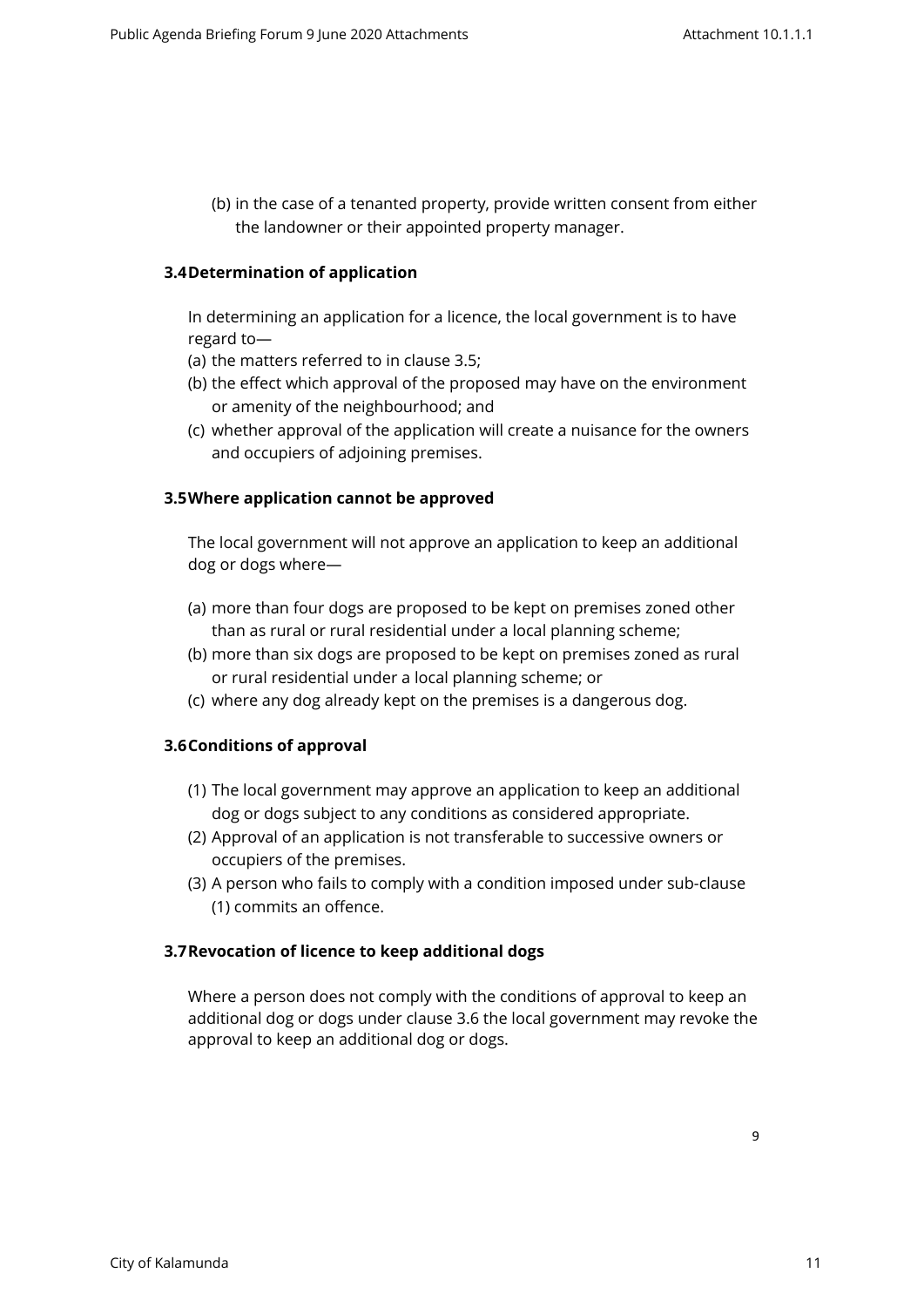### <span id="page-9-0"></span>**PART 4—APPROVED KENNEL ESTABLISHMENTS**

#### <span id="page-9-1"></span>**4.1Application for licence for approved kennel establishment**

An application for a licence must contain the information listed in Schedule 1, and must be lodged with the local government together with—

- (a) a written acknowledgement that the applicant has read and agrees to comply with any code of practice relating to the keeping of dogs nominated by the local government;
- (b) any other information reasonably required by the local government; and
- (c) the set fee for the application for a licence referred to in clause 4.8(1).

#### <span id="page-9-2"></span>**4.2Notice of proposed use**

- (1) An applicant for a licence must give notice of the proposed use of the premises as an approved kennel establishment after the application for a licence has been lodged—
	- (a) once in a newspaper circulating in the district; and
	- (b) to the owners and occupiers of any premises adjoining the premises.
- (2) The notices in subclause (1) must specify that—
	- (a) any written submissions as to the proposed use are to be lodged with the local government within 14 days of the date the notice is given; and
	- (b) the application, plans and specifications may be inspected at the offices of the local government.
- (3) The local government may refuse to determine the application for a licence until the notice or notices, as the case may be, is given in accordance with its directions where—
	- (a) a notice given under subclause (1) does not clearly identify the premises; or
	- (b) a notice given under subclause (1)(a) is of a size or in a location in the newspaper which, in the opinion of the local government, would fail to serve the purpose of notifying persons of the proposed use of the premises.

#### <span id="page-9-3"></span>**4.3Exemption from notice requirements**

The requirements of clauses 4.2 and 4.4(a) and Schedule 1 clause 5(c) do not apply in respect of the application for a licence where under a local planning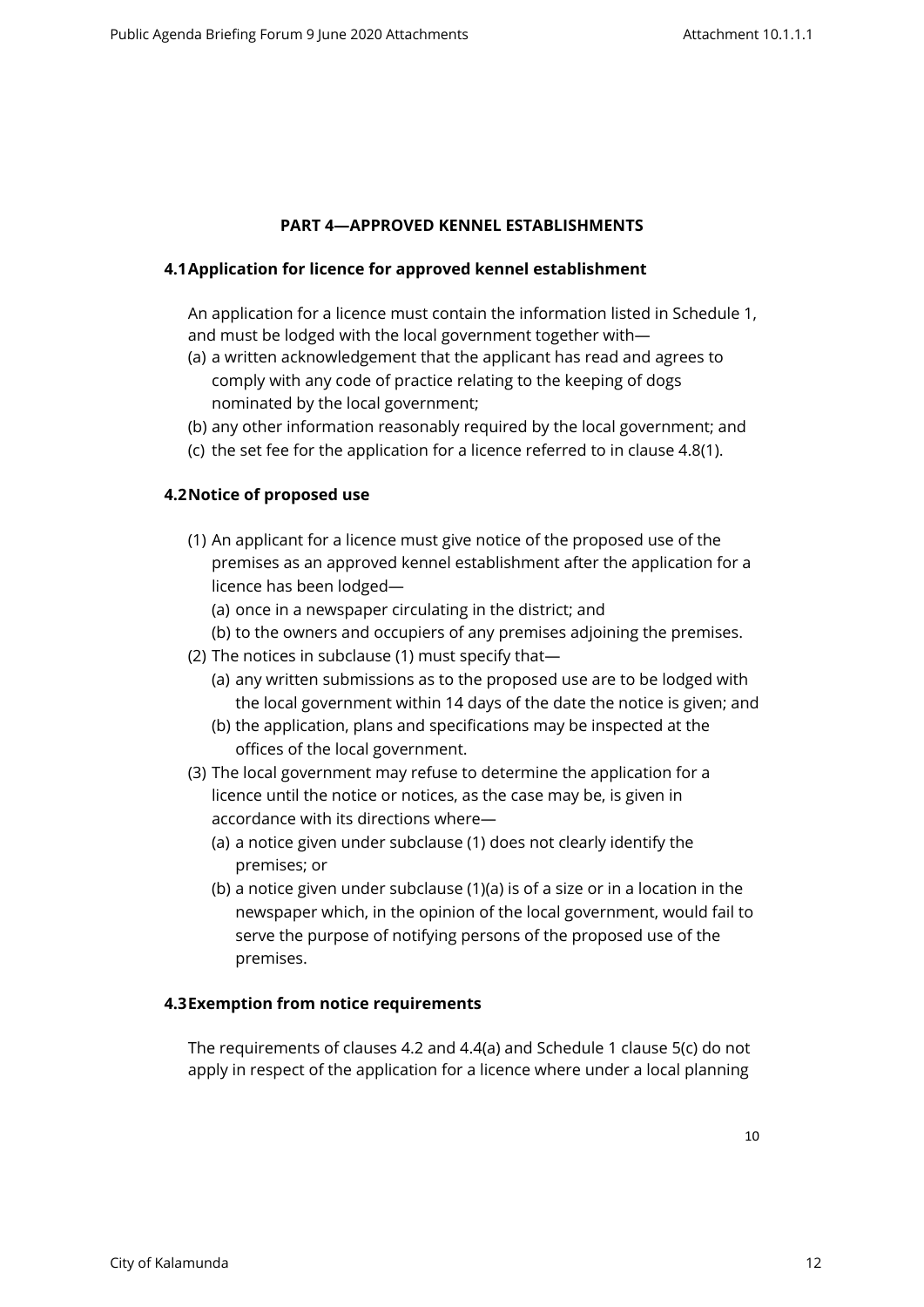scheme an application for a licence is made in respect of premises on which an approved kennel establishment is either a—

- (a) permitted use; or
- <span id="page-10-0"></span>(b) use which the local government may approve subject to compliance with specified notice requirements.

## **4.4When application can be determined**

An application for a licence is not to be determined by the local government until—

- (a) the applicant has complied with clause 4.2;
- (b) the applicant submits proof that the notices referred to in clause 4.2(1) have been given in accordance with that clause; and
- (c) the local government has considered any written submissions received within the time specified in clause 4.2(2)(a) on the proposed use of the premises.

## <span id="page-10-1"></span>**4.5Determination of application**

In determining an application for a licence, the local government is to have regard to—

- (a) the matters referred to in clause 4.6;
- (b) any written submissions received within the time specified in clause 4.2(2)(a) on the proposed use of the premises;
- (c) any economic or social benefits which may be derived by any person in the district if the application for a licence is approved;
- (d) the effect which the kennel establishment may have on the environment or amenity of the neighbourhood;
- (e) whether the approved kennel establishment will create a nuisance for the owners and occupiers of adjoining premises; and
- (f) whether or not the imposition of and compliance with appropriate conditions of a licence will mitigate any adverse effects of the approved kennel establishment identified in the preceding paragraphs.

### <span id="page-10-2"></span>**4.6Where application cannot be approved**

The local government cannot approve an application for a licence where—

(a) an approved kennel establishment cannot be permitted by the local government on the premises under a local planning scheme; or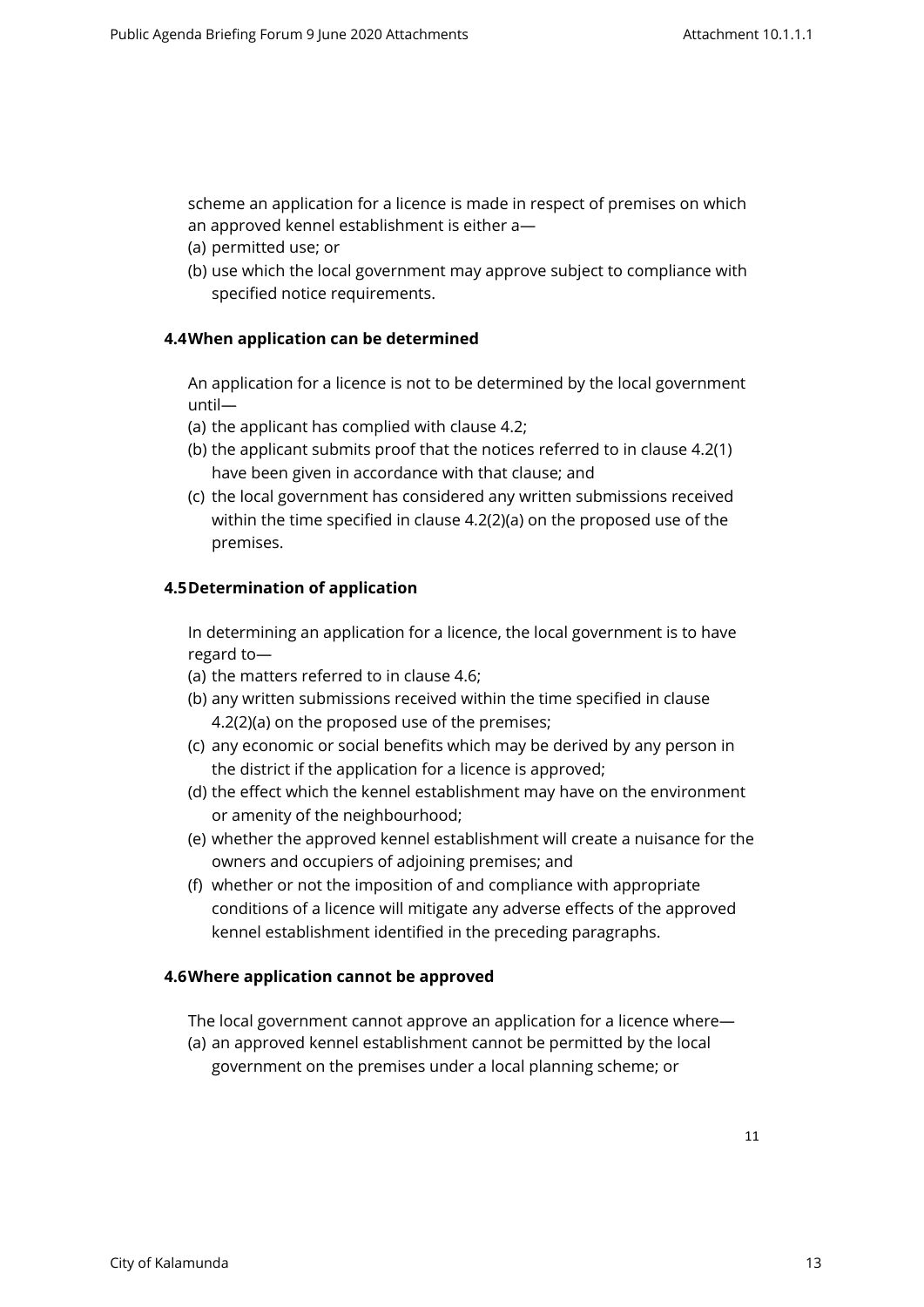(b) an applicant for a licence or another person who will have the charge of the dogs will not reside on the premises, or, in the opinion of the local government, sufficiently close to the premises so as to control the dogs and so as to ensure their health and welfare.

## <span id="page-11-0"></span>**4.7Conditions of approval**

- (1) The local government may approve an application for a licence subject to the conditions contained in Schedule 2 and to such other conditions as the local government considers appropriate.
- (2) In respect of a particular application for a licence, the local government may vary any of the conditions contained in Schedule 2.
- (3) A person who fails to comply with a condition imposed under sub-clause (1) commits an offence.

#### <span id="page-11-1"></span>**4.8Fees**

- (1) On lodging an application for a licence, the applicant is to pay a set fee to the local government.
- (2) On the issue or renewal of a licence, the licensee is to pay a set fee to the local government.
- (3) On lodging an application for the transfer of a valid licence, the transferee is to pay a set fee to the local government.
- (4) The set fees referred to in subclauses (1) to (3) are to be imposed and determined by the local government under sections 6.16 to 6.19 of the *Local Government Act 1995*.

### <span id="page-11-2"></span>**4.9Form of licence**

The licence is to be in the form determined by the local government from time to time and is to be issued to the licensee.

### <span id="page-11-3"></span>**4.10 Period of licence**

- (1) The period of effect of a licence is set out in section 27(5) of the Act.
- (2) A licence is to be renewed if the set fee referred to in clause 4.8(2) is paid to the local government prior to the expiry of the licence.
- (3) On the renewal of a licence the conditions of the licence at the time of its renewal continue to have effect.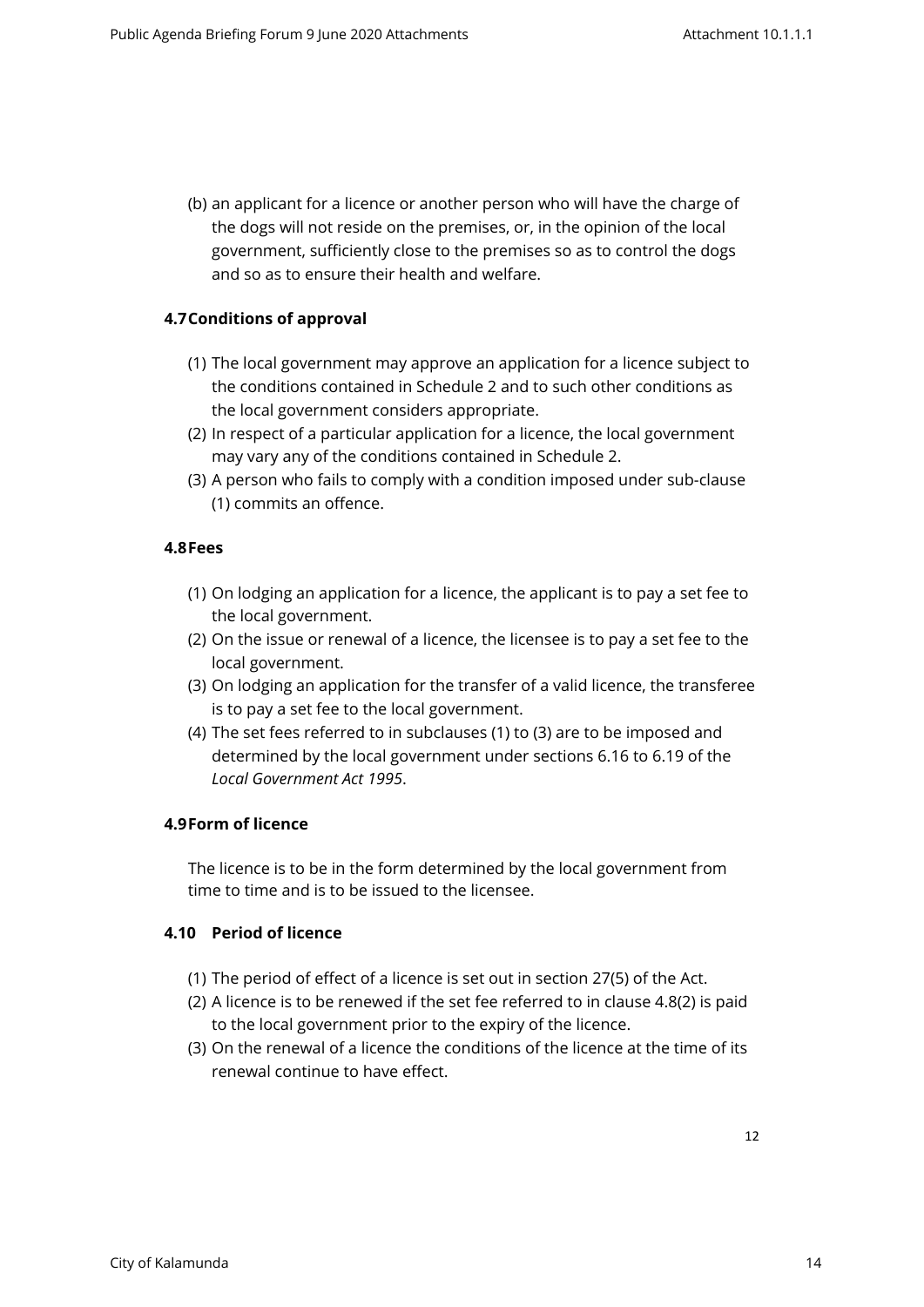## <span id="page-12-0"></span>**4.11 Variation or cancellation of licence**

- (1) The local government may vary the conditions of a licence.
- (2) The local government may cancel a licence—
	- (a) on the request of the licensee;
	- (b) following a breach of the Act, the Regulations or this local law; or
	- (c) if the licensee is not a fit and proper person.
- (3) The date a licence is cancelled is to be, in the case of—
	- (a) subclause (2)(a), the date requested by the licensee; or
	- (b) subclause (2)(b) or (c), the date determined under section 27(6) of the Act.
- (4) If a licence is cancelled the set fee paid for that licence is not refundable for the term of the licence that has not yet expired.

## <span id="page-12-1"></span>**4.12 Transfer**

- (1) An written application for the transfer of a valid licence from the licensee to another person must be—
	- (a) made by the transferee;
	- (b) made with the written consent of the licensee; and
	- (c) lodged with the local government together with—
		- (i) written evidence that a person will reside at or within reasonably close proximity to the premises the subject of the licence;
		- (ii) the set fee for the application for the transfer of a licence referred to in clause 4.8(3); and
		- (iii) any other relevant information required. any other relevant information required.
- (2) The local government is not to determine an application for the transfer of a valid licence until the transferee has complied with subclause (1).
- (3) The local government may approve, whether or not subject to such conditions as it considers appropriate, or refuse to approve an application for the transfer of a valid licence.
- (4) Where the local government approves an application for the transfer of a valid licence, then on the date of approval, unless otherwise specified in the notice issued under clause 4.13(b), the transferee becomes the licensee of the licence for the purposes of this local law.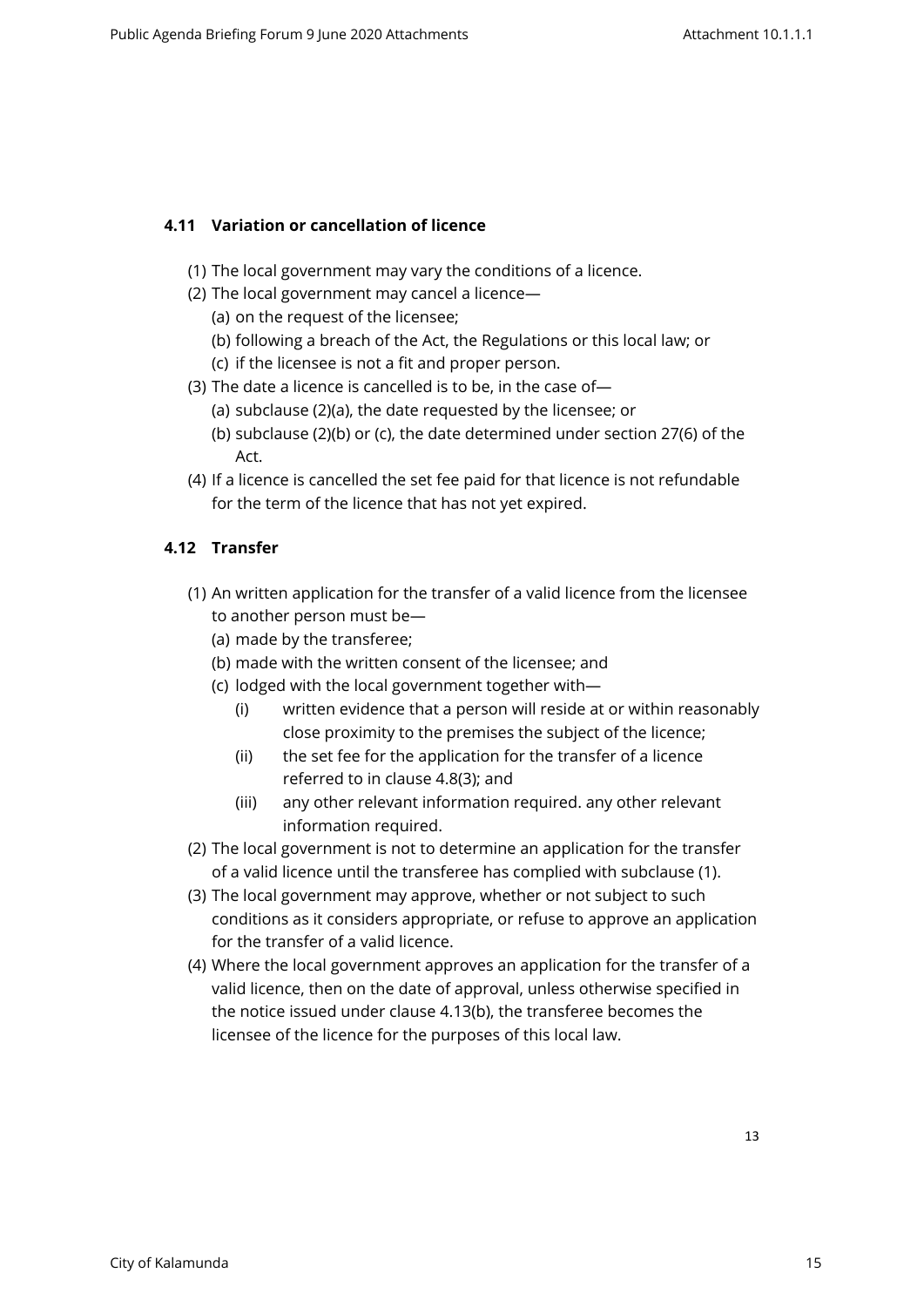## <span id="page-13-0"></span>**4.13 Notification**

The local government is to give written notice to—

- (i) an applicant for a licence of the local government's decision on her or his application;
- (ii) a transferee of the local government's decision on her or his application for the transfer of a valid licence;
- (iii) a licensee of any variation made under clause 4.11(1);
- (iv) a licensee when her or his licence is due for renewal and the manner in which it may be renewed;
- (v) a licensee when her or his licence is renewed;
- (vi) a licensee of the cancellation of a licence under clause 4.11(2)(a); and
- (vii) a licensee of the cancellation of a licence under clause 4.11(2)(b) or (c), which notice is to be given in accordance with section 27(6) of the Act.

## <span id="page-13-1"></span>**4.14 Objections and appeals**

- (1) The provisions of Division 1 of Part 9 of the *Local Government Act 1995* and regulation 33 of the *Local Government (Functions and General) Regulations 1996* apply to a decision where the local government makes a decision as to whether it will—
	- (a) grant an application for a licence;
	- (b) vary or cancel a licence;
	- (c) impose or amend a condition to which a licence is subject; or
	- (d) transfer of a licence.
- (2) Under these provisions, an affected person may have the right to object to, or to appeal against, a decision of the local government.

### <span id="page-13-2"></span>**4.15 Inspection of kennel**

With the consent of the occupier, an authorised person may inspect an approved kennel establishment at any time.

## <span id="page-13-3"></span>**PART 5—DOGS IN PUBLIC PLACES**

### **5.1Places where dogs are prohibited absolutely**

<span id="page-13-4"></span>Designation of places where dogs are prohibited absolutely is dealt with in the Act.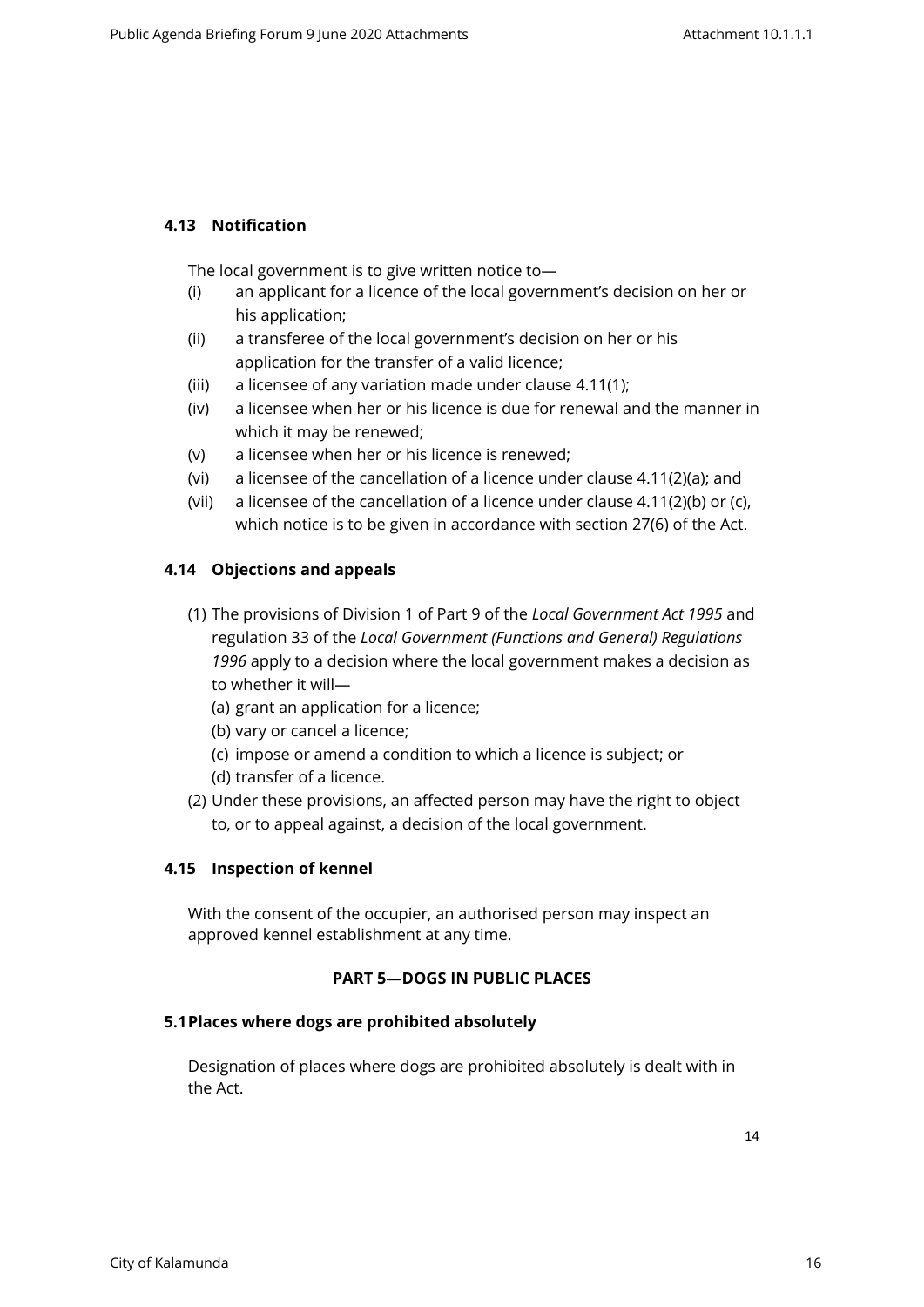#### <span id="page-14-0"></span>**5.2Places which are dog exercise areas**

Designation of places which are dog exercise areas is dealt with in the Act.

#### <span id="page-14-1"></span>**PART 6— MISCELLANEOUS**

#### <span id="page-14-2"></span>**6.1Fees and charges**

Set fees and charges are to be imposed and determined by the local government under sections 6.16 to 6.19 of the *Local Government Act 1995*.

### <span id="page-14-3"></span>**6.2Offence to excrete**

- (1) A dog must not excrete on—
	- (a) any thoroughfare or other public place; or
	- (b) any land which is not a public place without the consent of the occupier.
- (2) Subject to subclause (3), if a dog excretes contrary to subclause (1), every person liable for the control of the dog at that time commits an offence.
- (3) The person liable for the control of the dog does not commit an offence against subclause (2) if any excreta is removed immediately by that person.
- (4) Notwithstanding clause 7.2, the maximum penalty for an offence under subclause (1) is \$1000.

### <span id="page-14-4"></span>**PART 7— ENFORCEMENT**

### <span id="page-14-5"></span>**7.1Offences**

A person who fails to do anything required or directed to be done under this local law, or who does anything which under this local law that person is prohibited from doing, commits an offence.

### <span id="page-14-6"></span>**7.2General penalty**

A person who commits an offence under this local law is liable, on conviction, to a penalty not exceeding \$5,000 and if the offence is of a continuing nature, to an additional penalty not exceeding \$100 for each day or part of the day during which the offence has continued.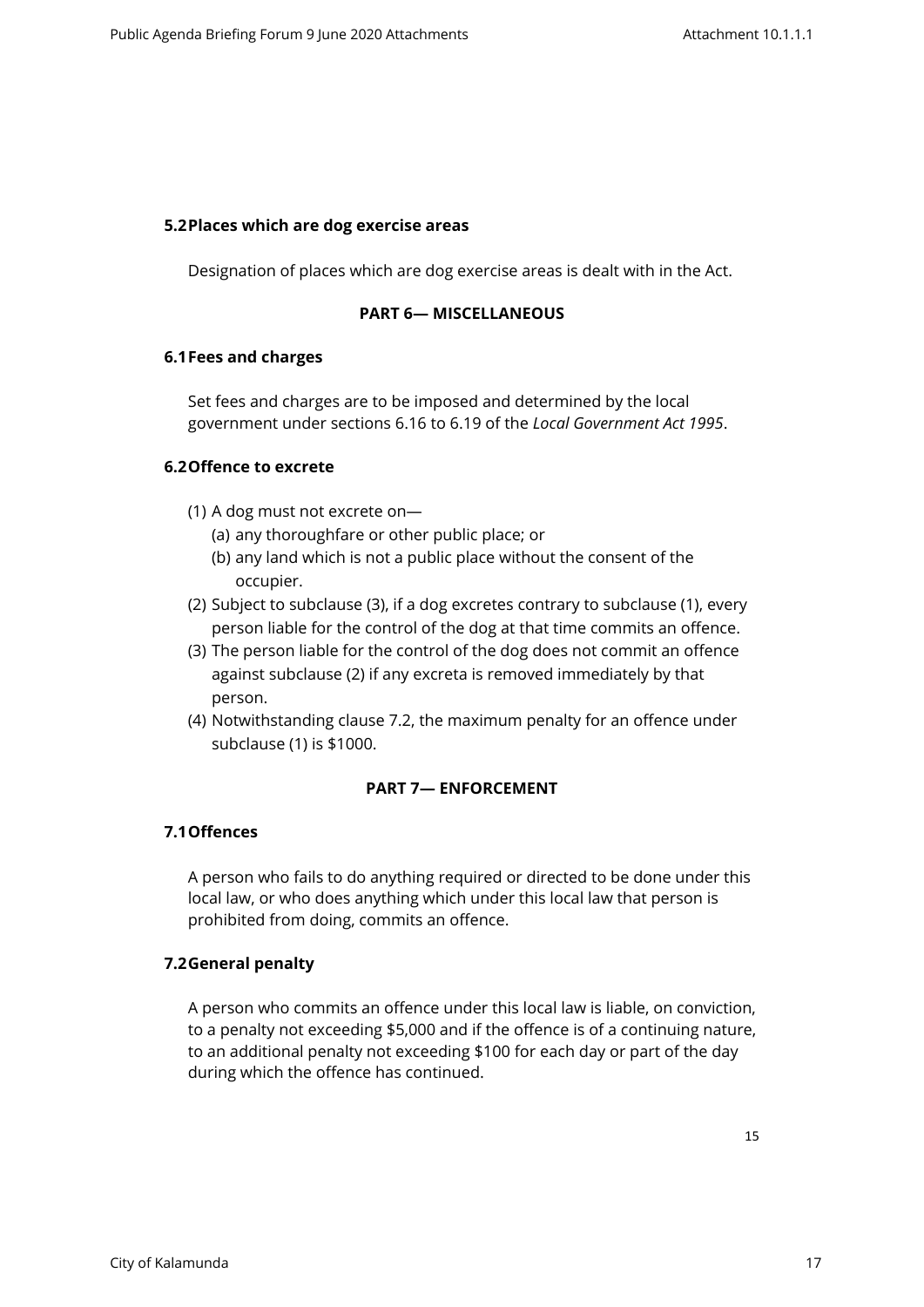## <span id="page-15-0"></span>**7.3Modified penalties**

- (1) The offences contained in Schedule 3 are offences in relation to which a modified penalty may be imposed.
- (2) The amount appearing in the fourth column of Schedule 3 directly opposite an offence is the modified penalty payable in respect of that offence if the dog is not a dangerous dog.
- (3) The amount appearing in the fifth column of Schedule 3 directly opposite an offence is the modified penalty payable in respect of that offence if the dog is a dangerous dog.

### <span id="page-15-1"></span>**7.4Issue of infringement notice**

Where an authorised person has reason to believe that a person has committed an offence in respect of which a modified penalty may be imposed, he or she may issue to that person a notice in the form of Form 2 of Schedule 1 of the *Local Government (Functions and General) Regulations 1996*.

### <span id="page-15-2"></span>**7.5Failure to pay modified penalty**

Where a person who has received an infringement notice fails to pay the modified penalty within the time specified in the notice, or within such further time as may in any particular case be allowed by an authorised person, he or she is deemed to have declined to have the offence dealt with by way of a modified penalty.

### <span id="page-15-3"></span>**7.6Payment of modified penalty**

A person who has received an infringement notice may, within the time specified in that notice or within such further time as may in any particular case be allowed by an authorised person, send or deliver to the local government the amount of the penalty, with or without a reply as to the circumstances giving rise to the offence, and the local government may appropriate that amount in satisfaction of the penalty and issue an acknowledgment.

## **7.7Withdrawal of infringement notice**

<span id="page-15-4"></span>(1) Whether or not the modified penalty has been paid, an authorised person may withdraw an infringement notice by sending a notice in the form of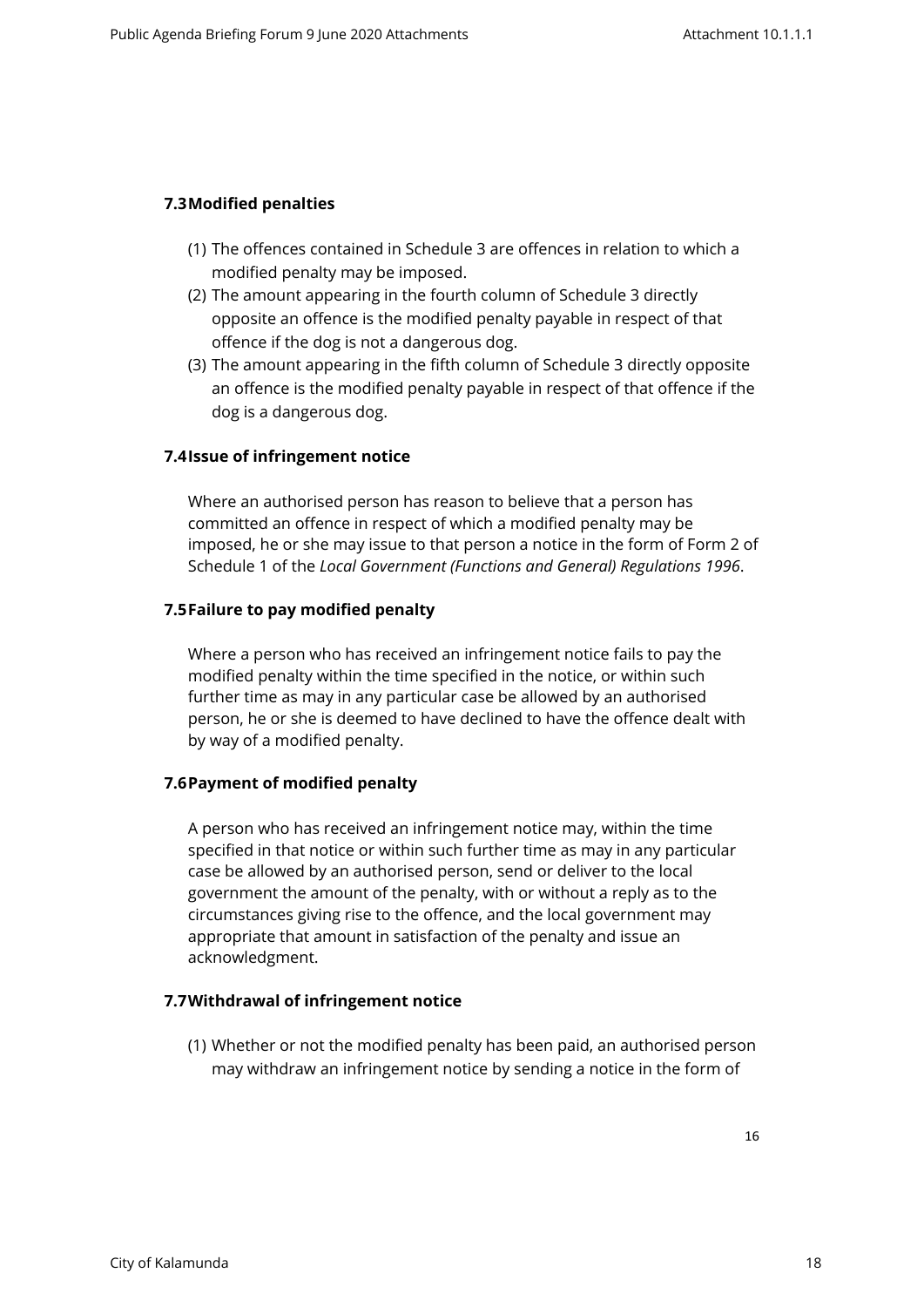Form 3 of Schedule 1 of the *Local Government (Functions and General) Regulations 1996*.

<span id="page-16-0"></span>(2) A person authorised to issue an infringement notice under clause 7.4 cannot sign or send a notice of withdrawal.

## **7.8Service of notices**

An infringement notice or a notice of withdrawal may be served on a person personally, or by leaving it at or posting it to her or his address as ascertained from her or him, or as recorded by the local government under the Act, or as ascertained from inquiries made by the local government.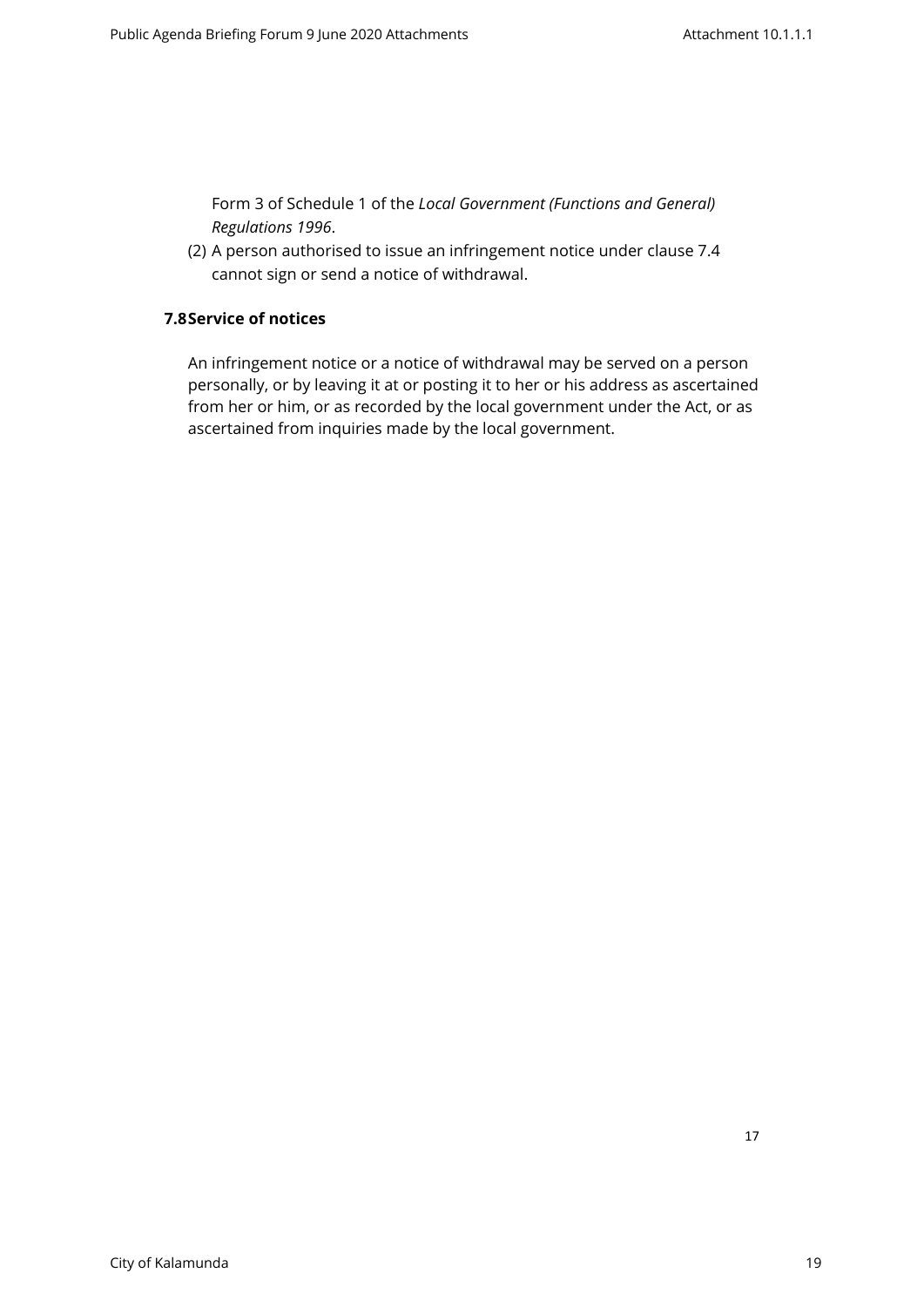## <span id="page-17-0"></span>**SCHEDULE 1**

## **INFORMATION REQUIRED FOR APPLICATION FOR A LICENCE FOR AN APPROVED KENNEL ESTABLISHMENT**

[cl. 4.1]

- 1. Details of applicants—
	- (a) Full name/s of applicant/s;
	- (b) Postal address;
	- (c) Telephone number;
	- (d) Mobile number;
	- (e) Fax number; and
	- (f) E-mail address.
- 2. Address of proposed premises.
- 3. Dogs to be kept—
	- (a) Number; and
	- (b) Breed.
- 4. Either—
	- (a) Person residing on the premises—
		- (i) Name;
		- (ii) As from; and
		- (iii) Mobile phone number, or
	- (b) Person sufficiently close to the premises so as to control the dogs and ensure their health and welfare—
		- (i) Name;
		- (ii) Address;
		- (iii) As from; and
		- (iv) Mobile phone number.
- 5. To be included—
	- (a) a site plan of the premises showing the location of the kennels and yards and all other buildings and structures and fences;
	- (b) plans and specifications of the proposed kennel establishment;
	- (c) copy of notice of proposed use to appear in newspaper and to be given to adjoining premises under clause 4.2;
	- (d) written evidence that a person will reside—
		- (i) at the premises; or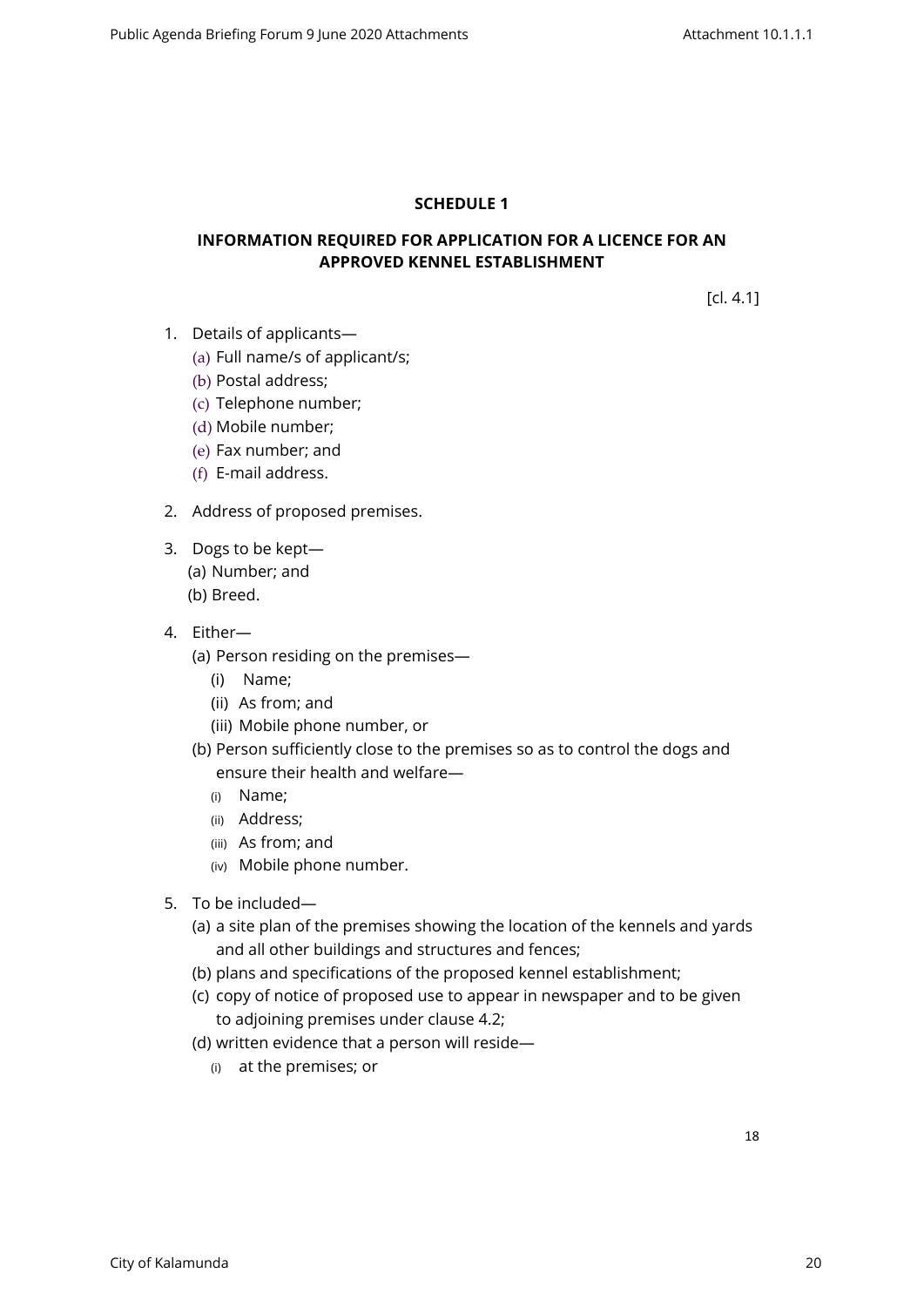- **(ii)** sufficiently close to the premises so as to control the dogs and so as to ensure their health and welfare; and
- **(e)** if the person in item (d) is not the applicant, written evidence that the person is a person in charge of the dogs.
- 6. Signature of applicant/s.
- 7. Date.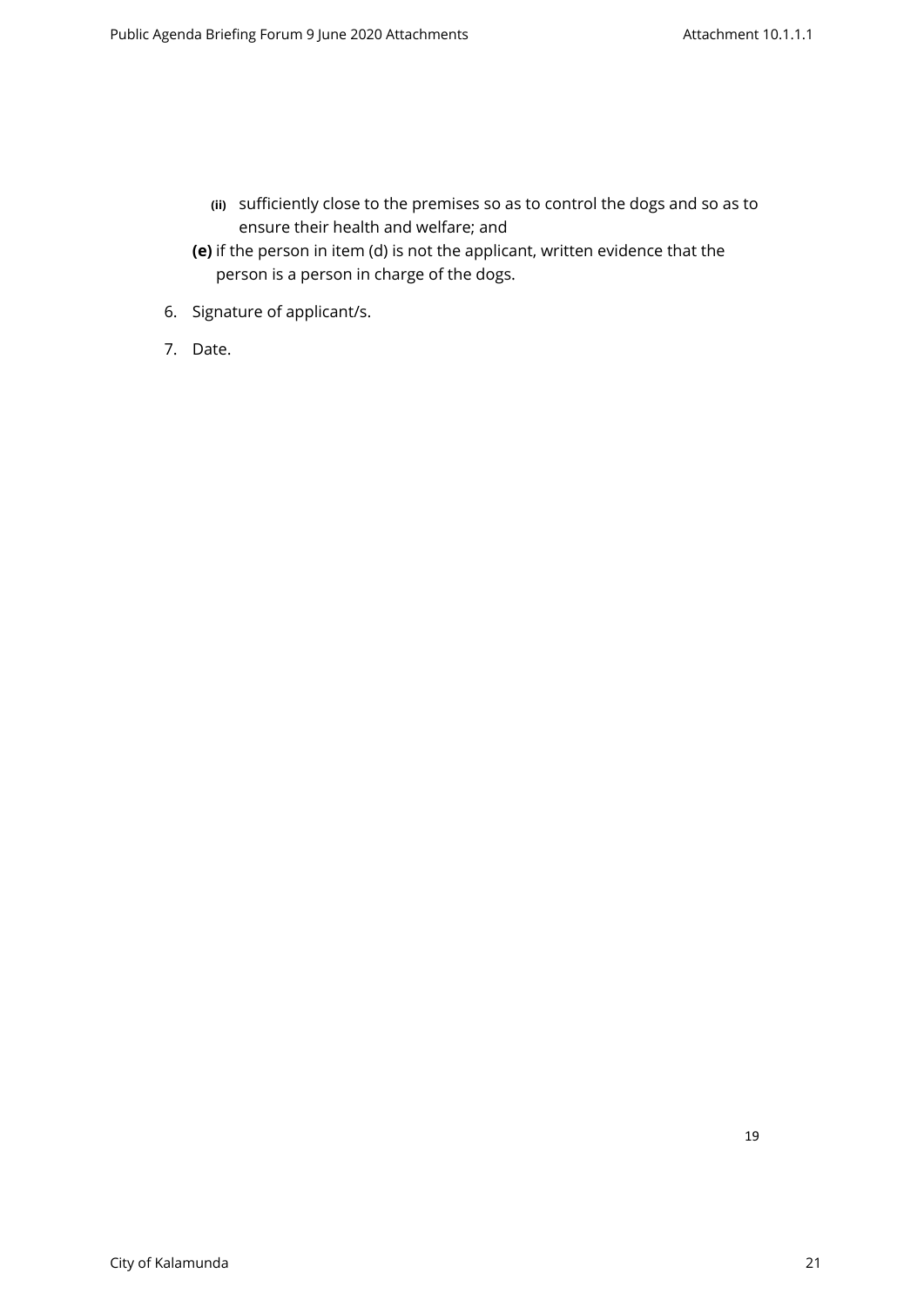## <span id="page-19-0"></span>**SCHEDULE 2**

## **CONDITIONS OF A LICENCE FOR AN APPROVED KENNEL ESTABLISHMENT**

[cl. 4.7]

An application for a licence for an approved kennel establishment may be approved subject to the following conditions—

(a) each kennel, unless it is fully enclosed, must have a yard attached to it;

- (b) each kennel and each yard must be at a distance of not less than—
	- (i) 25 metres from the front boundary of the premises and 5 metres from any other boundary of the premises;
	- (ii) 10 metres from any dwelling; and
	- (iii) 25 metres from any church, school room, hall, factory, dairy or premises where food is manufactured, prepared, packed or stored for human consumption;
- (c) each yard for a kennel must be kept securely fenced with a fence constructed of link mesh or netting or other materials approved by the local government;
- (d) the minimum floor area for each kennel must be calculated at 2.5 times the length of the breed of dog (when it is fully grown), squared, times the number of dogs to be housed in the kennel and the length of the dog is to be determined by measuring from the base of the tail to the front of its shoulder;
- (e) the floor area of the yard attached to any kennel or group of kennels must be at least twice the floor area of the kennel or group of kennels to which it is attached;
- (f) the upper surface of the kennel floor must be—
	- (i) at least 100 millimetres above the surface of the surrounding ground;
	- (ii) smooth so as to facilitate cleaning;
	- (iii) rigid;
	- (iv) durable;
	- (v) slip resistant;
	- (vi) resistant to corrosion;
	- (vii) non-toxic;
	- (viii) impervious;
	- (ix) free from cracks, crevices and other defects; and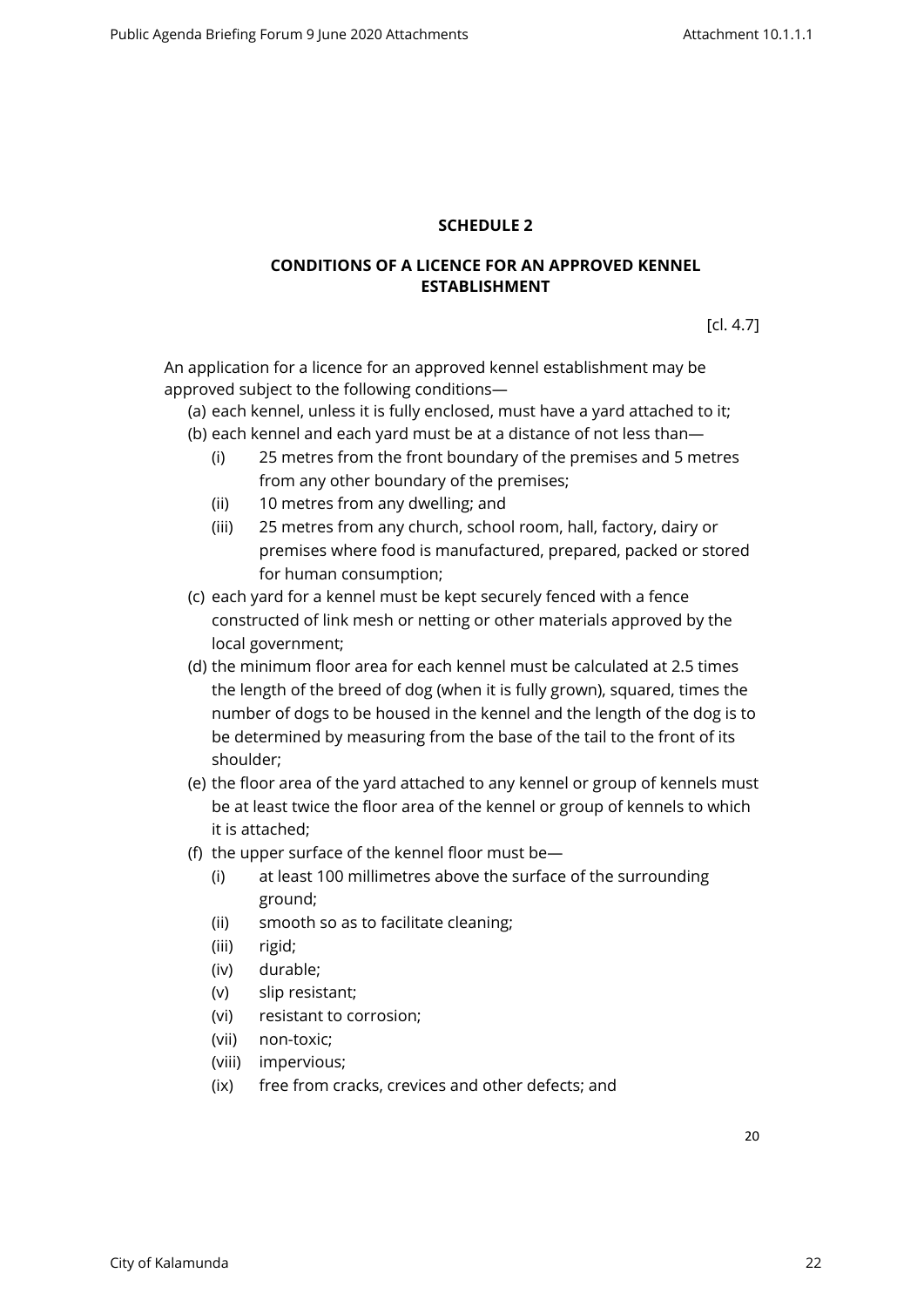- (x) finished to a surface having a fall of not less than 1 in 100 to a spoon drain which in turn must lead to a suitably sized diameter sewerage pipe which must be properly laid, ventilated and trapped in accordance with the health requirements of the local government;
- (g) all kennel floor washings must pass through the drain in item (f)(x) and must be piped to approved apparatus for the treatment of sewage in accordance with the health requirements of the local government;
- (h) the kennel floor must have a durable up-stand rising 75 millimetres above the floor level from the junction of the floor and external and internal walls, or internal walls must be so constructed as to have a minimum clearance of 50 millimetres from the underside of the bottom plate to the floor;
- (i) where a yard is to be floored, the floor must be constructed in the same manner as the floor of any kennel;
- (j) from the floor, the lowest internal height of a kennel must be, whichever is the lesser of—
	- (i) 2000 millimetres; or
	- (ii) four times the height of the breed of dog in the kennel, when it is fully grown, measured from the floor to the uppermost tip of its shoulders while in a stationary upright position;
- (k) the walls of each kennel must be constructed of concrete, brick, stone or framing sheeted internally and externally with good quality new zincalume or new pre-finished colour coated steel sheeting or new fibrous cement sheeting or other durable material approved by the local government;
- (l) all external surfaces of each kennel must be kept in good condition;
- (m) the roof of each kennel must be constructed of impervious material;
- (n) all kennels and yards and drinking vessels must be maintained in a clean condition and must be cleaned and disinfected when so ordered by an authorised person;
- (o) all refuse, faeces and food waste must be disposed of daily into the approved apparatus for the treatment of sewage;
- (p) noise, odours, fleas, flies and other vectors of disease must be effectively controlled;
- (q) suitable water must be available at the kennel via a properly supported standpipe and tap; and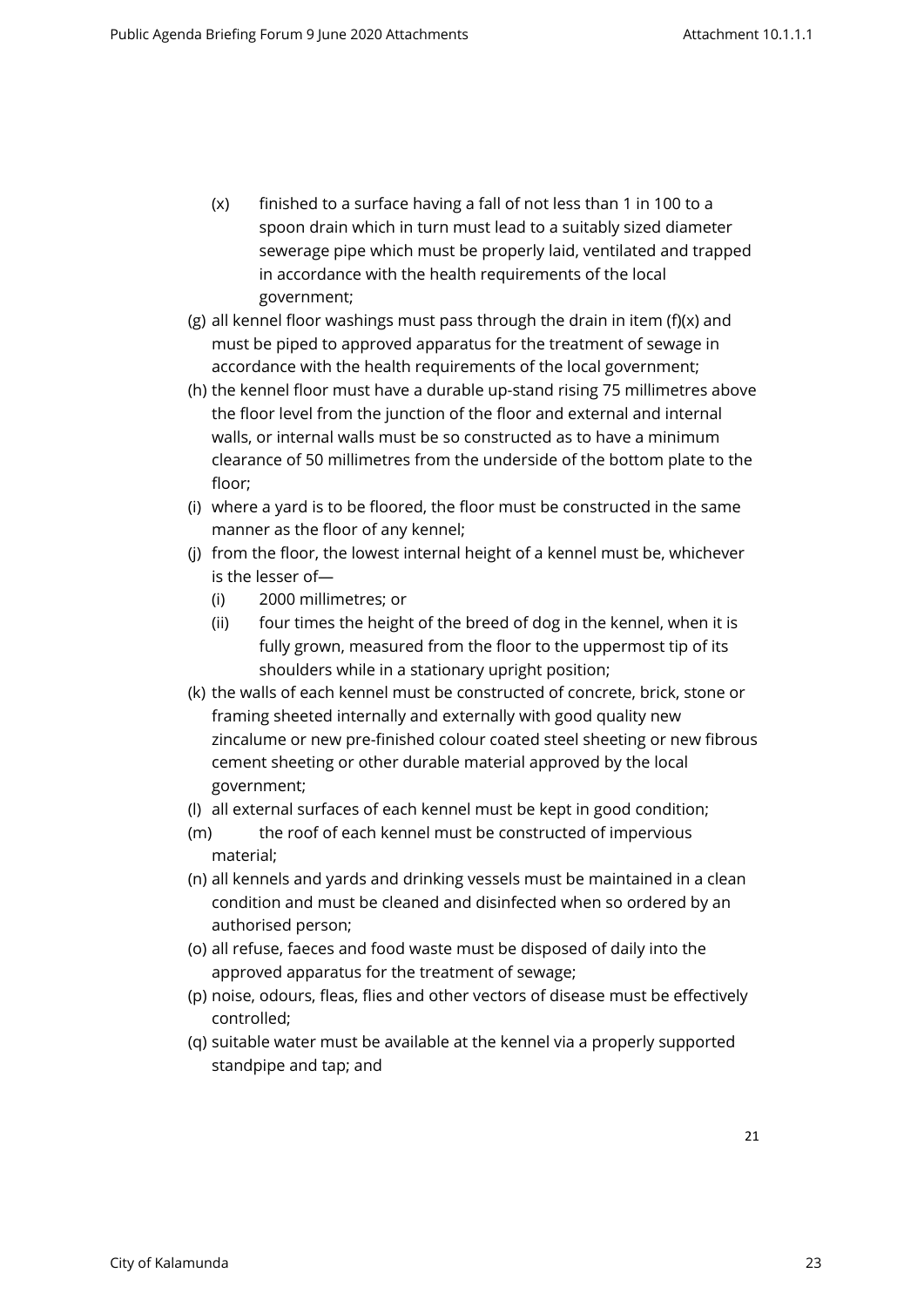- (r) the licensee or the person nominated in the application for a licence, must, in accordance with the application for the licence, continue to reside—
	- (i) at the premises; or
	- (ii) in the opinion of the local government, sufficiently close to the premises so as to control the dogs, and to ensure their health and welfare.